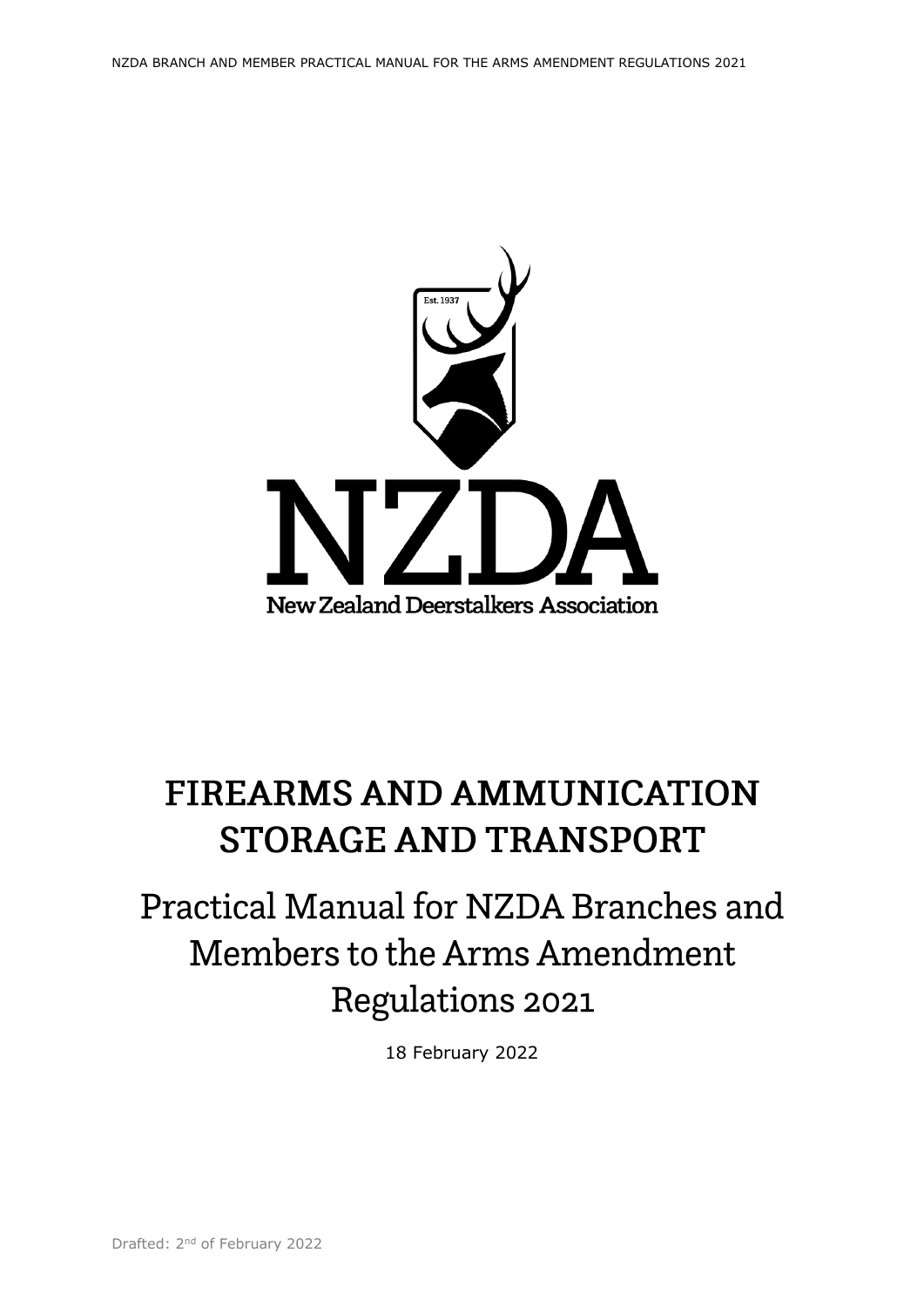# Table of Contents

|  |  |  |  | CHOOSING YOUR FIREARMS AND AMMUNITION STORAGE  3 |  |
|--|--|--|--|--------------------------------------------------|--|
|--|--|--|--|--------------------------------------------------|--|

2. [CHOOSING YOUR FIREARMS AND AMMUNITION TRANSPORT..................5](#page-4-0)

## **INTRODUCTION**

This document is a practical manual for NZDA branches and members on the **Arms Amendment Regulations 2021**.

This manual should can be read in combination with the detailed Reference Guide. This manual expands on the "to-do list" within the reference guide and includes examples on what we recommend members should use for storage of firearms and ammunition at home and on the road.

The **manual is not law** and has not been prepared in conjunction with, or endorsed by, NZ Police. It is our initial practical interpretation of the regulations and is designed to support branches and members when applying the new regulation.

For further guidance please refer to the Police Firearms and Safety website [here.](https://www.police.govt.nz/advice-services/firearms-and-safety) *Be aware this has not been updated yet but remains the guidance from NZ Police.* 

For specific concerns relating to the amended regulations please contact NZ Police. Your local Firearms offices and contact details can be found following this [link.](https://www.police.govt.nz/advice-services/firearms-and-safety/firearms-offices-and-contact-details)

We will advise you once Police updates its website and provides an official Police guide. We received correspondence from Police advising it will be a "number of weeks" before they release their official guidance.

You can view the **regulations** [here](https://www.legislation.govt.nz/regulation/public/2021/0434/latest/whole.html?bx_sender_conversion_id=14244135&utm_source=newsletter&utm_medium=mail&utm_campaign=nzda_treasurers_template_message#LMS618561) or download a copy [here.](https://www.legislation.govt.nz/regulation/public/2021/0434/latest/096be8ed81b98d03.pdf)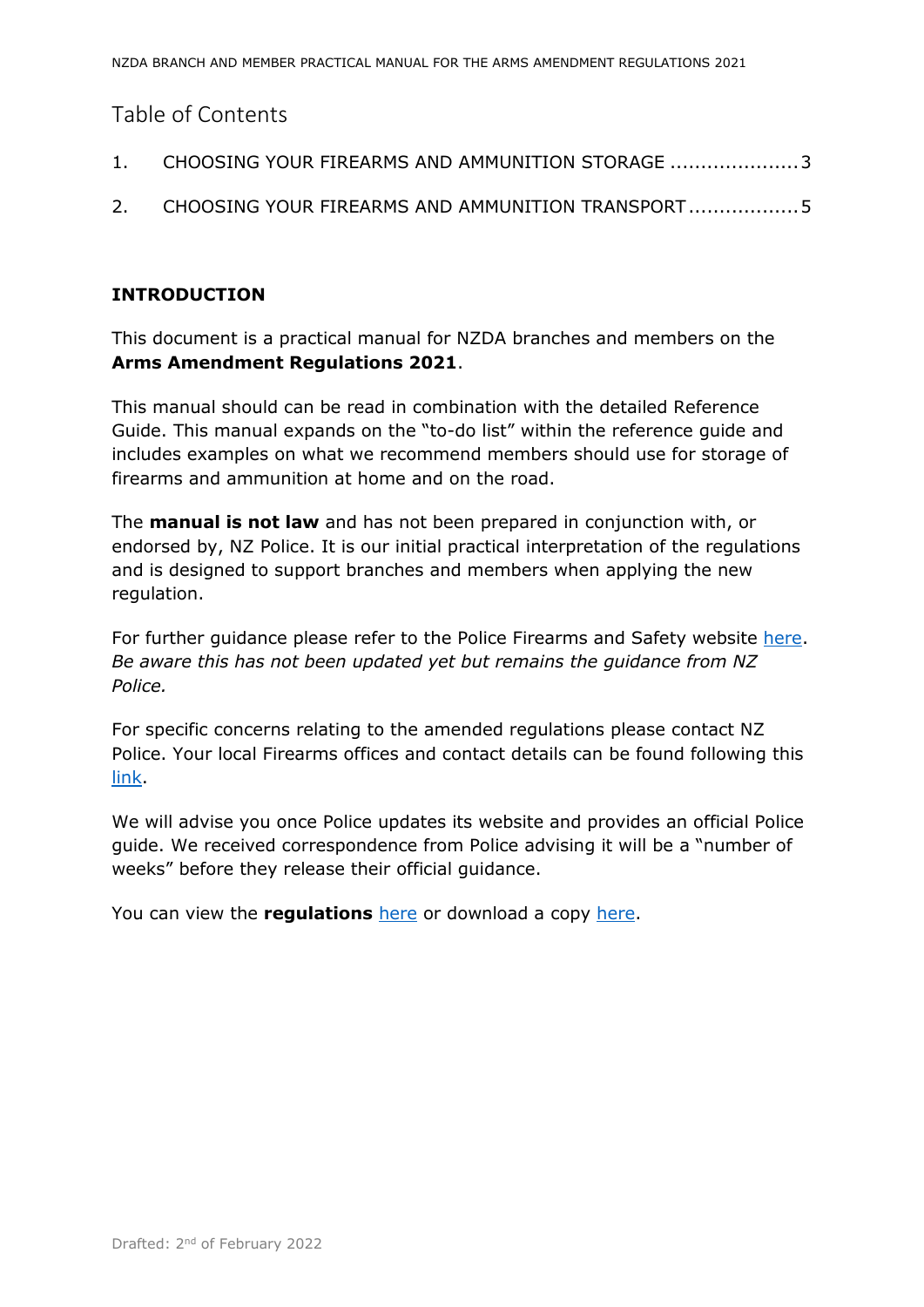### <span id="page-2-0"></span>1. **CHOOSING YOUR FIREARMS AND AMMUNITION STORAGE**

#### **Remember, your firearms must be:**

- 1. In a location a young child could not access it;
- 2. **Secured** against theft;
- 3. Stored in one of the following which is **securely fixed** to the premises:
	- a. A **lockable** cabinet or receptacle of stout construction;
	- b. A **lockable** steel and concrete strong room;
	- c. A **lockable** display cabinet or rack in which the firearm is immobilised so that it cannot be fired.

#### **Your ammunition must be:**

- 1. In **separate** storage to your firearms; and
- 2. In a **secure** container with a **locking mechanism**.

When choosing your firearms and ammunition storage, it is now required that they be separate. Please see the list below for our recommended options for firearms storage listed in green

We have included two options marked in red which are no longer acceptable storage methods.

| <b>Description</b>                                                                                                                                                                                                                                            |  |  |  |  |
|---------------------------------------------------------------------------------------------------------------------------------------------------------------------------------------------------------------------------------------------------------------|--|--|--|--|
| A secure strong room for firearms.<br>A safe in that strong room for ammunition.<br>The keys to the strong room and safe stored separately or on your person at all<br>times.                                                                                 |  |  |  |  |
| A firearms safe affixed to your premises for firearms.<br>An ammunition safe built-into your firearms safe.<br>The keys to the firearms safe and ammunition safe stored separately or on<br>your person at all times.                                         |  |  |  |  |
| A firearms safe affixed to your premises for firearms.<br>A cash-box or locked steel box for ammunition stored inside your firearms safe.<br>The keys to safe and cash-box stored separately or on your person at all times.                                  |  |  |  |  |
| A lockable display cabinet or rack for firearms with your firearms immobilised<br>with a trigger lock.<br>A cash-box or locked steel box for ammunition stored outside of your display<br>cabinet and out of reach of young children (e.g. inside a cupboard) |  |  |  |  |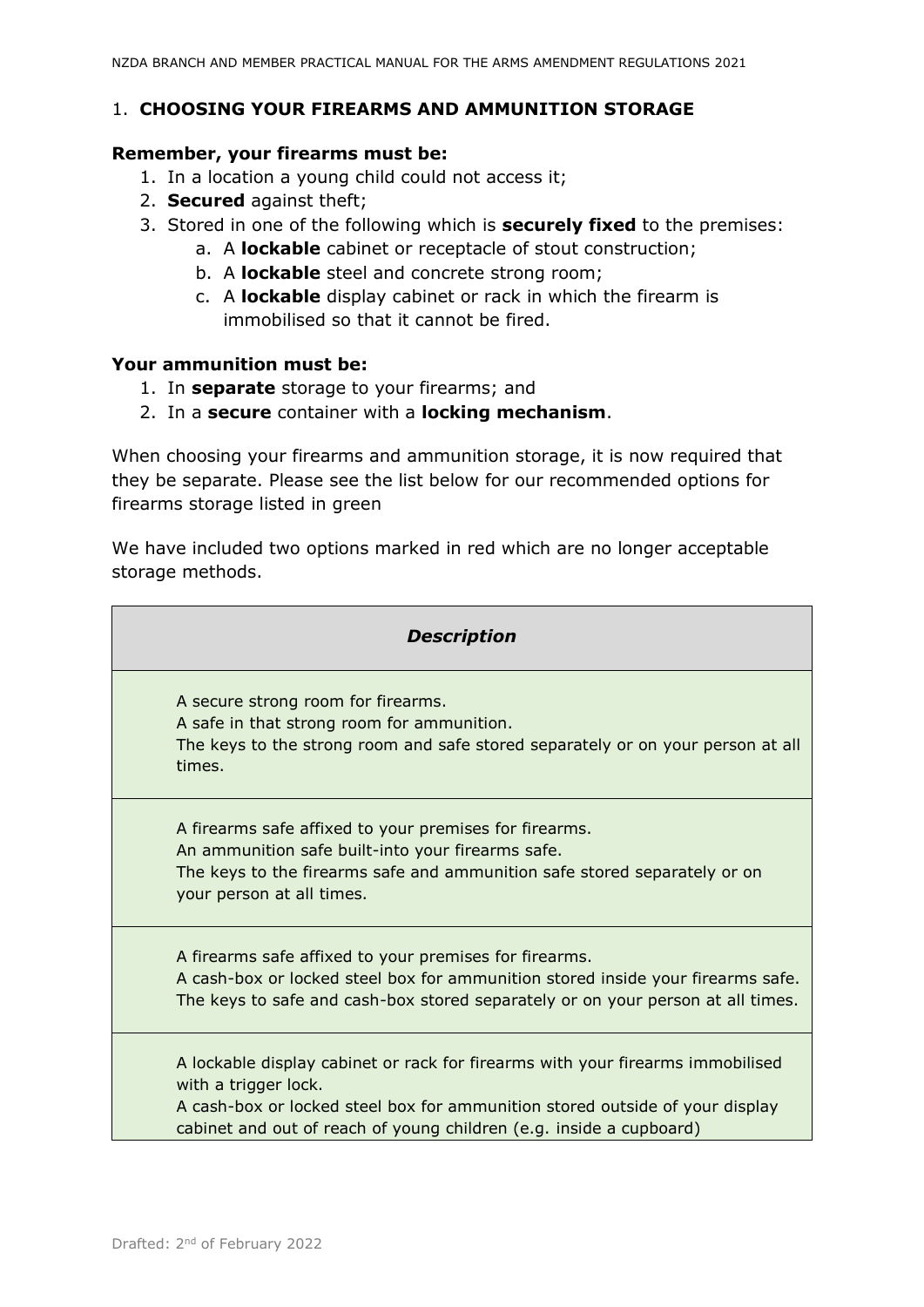The keys to the display cabinet and cash-box stored separately or on your person at all times.

A single firearms safe for both your firearms and ammunition. Your bolt stored separately in a locked drawer.

A firearms safe for your firearms. A separate safe for your ammunition. The keys to both safes being stored in the same drawer at home.